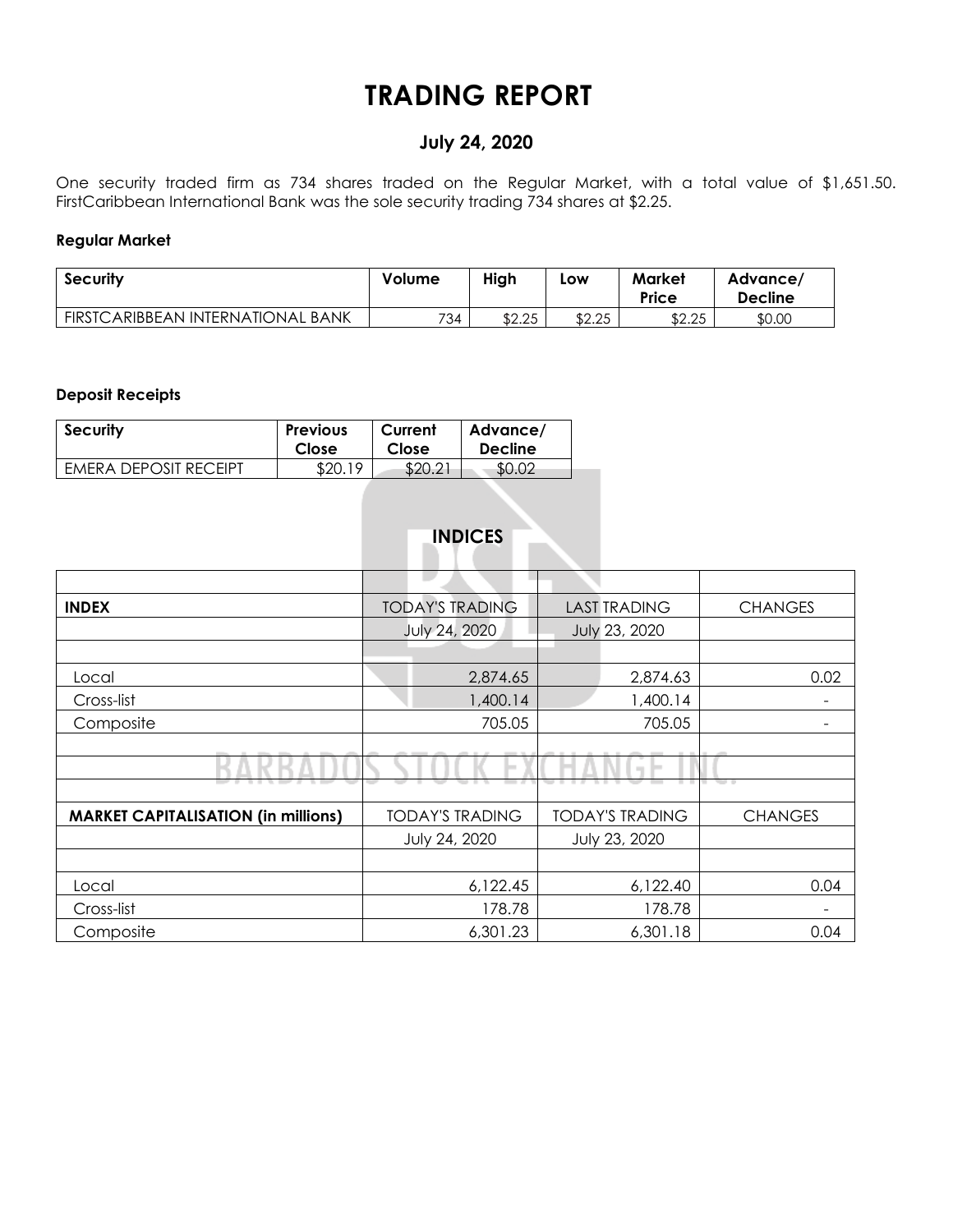## **MUTUAL FUNDS**

| <b>July 24, 2020</b> |                                                                                          |   |            |              |            |                             |
|----------------------|------------------------------------------------------------------------------------------|---|------------|--------------|------------|-----------------------------|
| <b>ENDED</b>         | <b>NAME OF FUND</b>                                                                      |   | <b>NAV</b> | <b>OFFER</b> | <b>BID</b> | <b>NAV</b><br><b>CHANGE</b> |
| 17-Jul-20            | REPUBLIC CAPITAL GROWTH FUND                                                             | W | .2495      |              |            | 0.0109                      |
| 17-Jul-20            | REPUBLIC INCOME FUND                                                                     | W | .2310      |              |            | $-0.0010$                   |
| 17-Jul-20            | REPUBLIC PROPERTY FUND                                                                   | W | 0.6926     |              |            | $-0.0002$                   |
| 17-Jul-20            | FORTRESS CARIBBEAN GROWTH FUND                                                           | W | 5.7469     | 5.7469       | 5.7469     | 0.0312                      |
| 17-Jul-20            | FORTRESS HIGH INTEREST FUND - ACC.                                                       | W | 2.0391     |              |            | 0.0068                      |
| 17-Jul-20            | FORTRESS HIGH INTEREST FUND - DIST.                                                      | W | 1.0211     |              |            | 0.0034                      |
| 30-Jun-20            | ROYAL FIDELITY SELECT BALANCED FUND                                                      | m | 5.4132     | 5.4132       | 5.3049     | 0.0043                      |
| 30-Jun-20            | ROYAL FIDELITY STRATEGIC GROWTH FUND                                                     | m | 0.9451     | 0.9451       | 0.9272     | $-0.0009$                   |
| 30-Jun-20            | ROYAL FIDELITY PREMIUM INCOME FUND                                                       | m | .6683      | 1.6683       | 1.6349     | 0.0039                      |
| 24-Jul-20            | SAGICOR GLOBAL BALANCED FUND                                                             | W | 2.59       |              |            | 0.02                        |
| 24-Jul-20            | SAGICOR SELECT GROWTH FUND                                                               | W | 1.52       |              |            | 0.01                        |
| 24-Jul-20            | SAGICOR PREFERRED INCOME FUND*                                                           | W | 0.98       |              |            | 0.00                        |
|                      | * Indicates the Fund is currently ex-div   ^ Indicates the Fund values have been revised |   |            |              |            |                             |

#### NOTES: QUOTATIONS AND NET ASSET VALUE PER SHARE ARE SUPPLIED BY THE FUND MANAGEMENT. THE OFFERING PRICE INCLUDES NET ASSET VALUE PLUS ENTRY COSTS.

 $m =$  monthly valuation,  $q =$  quarterly valuation,  $w =$  weekly

# **BARBADOS STOCK EXCHANGE INC.**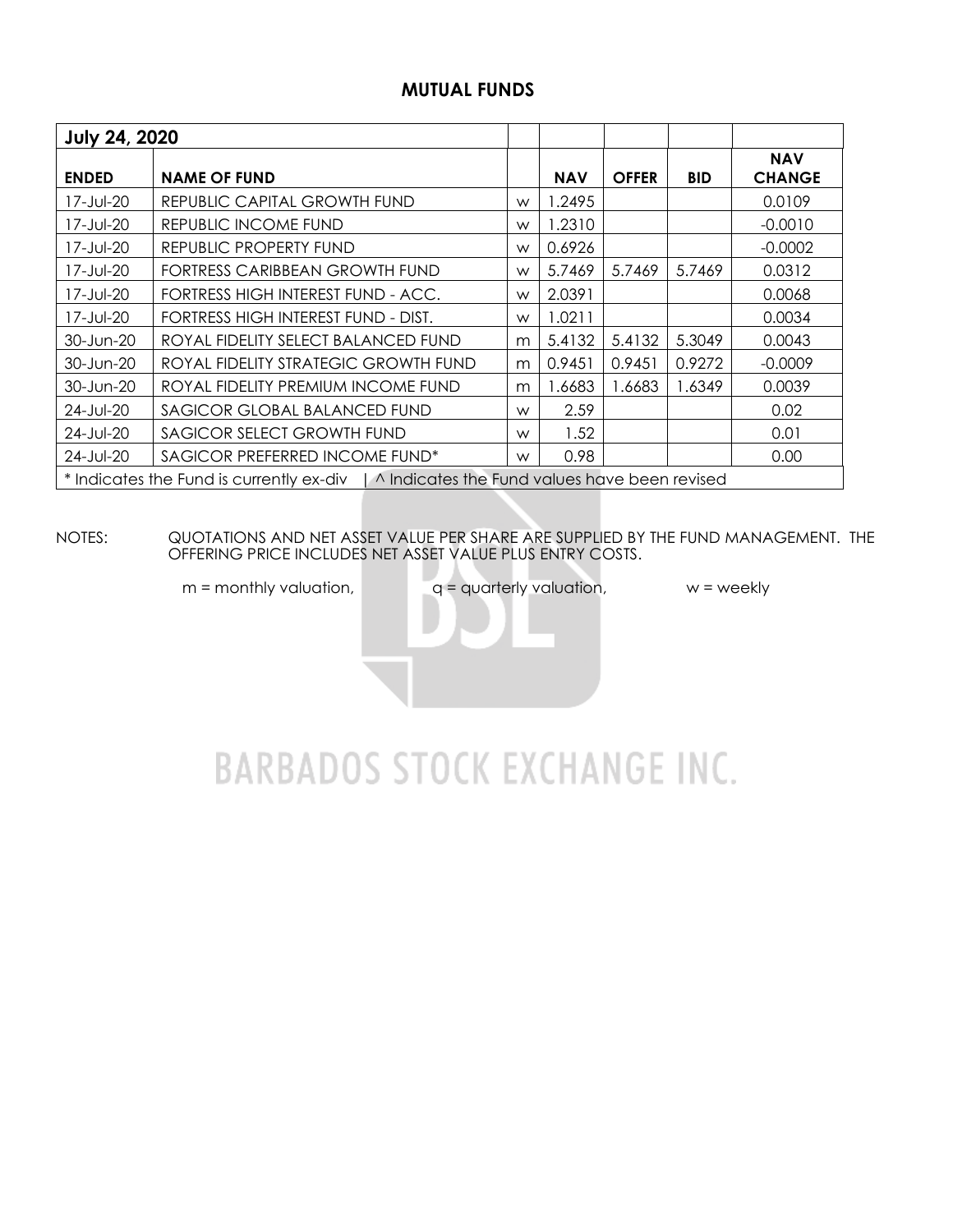#### **NEWS \*\*\*\*\*\*\*\*\*\*\*\*\*\*\*\*\*\*\*\*\*\*\*\*\*\*\*\*\*\*\*\*\***

#### **ANNUAL GENERAL MEETINGS**

**Barbados Farms Limited** – Directors of Barbados Farms Limited have fixed July 17th, 2020 as the record date for the determination of shareholders entitled to receive notice of the Annual General Meeting of the Company. The date of the meeting will be communicated in the Annual Report which we will provide to Shareholders as soon as it is available.

**Cave Shepherd and Company Limited** – Directors have fixed July 1st, 2020 as the record date for the determination of shareholders entitled to receive notice of the Annual General Meeting of the Company which will be held on July 29th, 2020.

#### **BSE NOTICES**

#### **COVID-19 PROCEDURAL UPDATE**

In light of the ongoing COVID-19 contagion affecting the island, the Barbados Stock Exchange Inc. (BSE) and the Barbados Central Securities Depository Inc. (BCSDI) have been instituting several procedural changes.

Kindly note that effective May 18<sup>th</sup>, 2020, the BSE and BCSDI re-opened and has resumed normal office hours of 8:00 a.m. to 4:00 p.m. Please also note that we have implemented digital temperature checks for all persons entering the building. These checks are being conducted on both staff and clients alike by trained personnel.

While we acknowledge that every person with fever may not be COVID-19 positive and that some individuals may present without symptoms, please note that any person with a temperature reading of 100˚ F (37.8˚ C) or over will be denied entry to conduct business within our offices.

We wish to thank you in advance for your understanding and cooperation, however, we must emphasize that this is a necessary step for the protection of staff and clients alike.

#### **TRADING SUSPENSION**

The **Barbados Stock Exchange Inc. (BSE)** wishes to advise that due to non-compliance with **Section 4.01.3** and subject to **Section 3.01.5.(1)(b)** of the Rules of the Barbados Stock Exchange Inc. trading in the Common Shares of **Banks Holdings Limited** were suspended effective **December 10th, 2019**.

The **Barbados Stock Exchange Inc. (BSE)** wishes to advise that due to non-compliance with **Section 4.01.3** and subject to **Section 3.01.5.(1)(b)** of the Rules of the Barbados Stock Exchange Inc. trading in the Common Shares of **Barbados Dairy Industries Limited** were suspended effective **December 10th, 2019**.

The **Barbados Stock Exchange Inc. (BSE)** wishes to advise that to facilitate the closing of the Scheme of Arrangement effected by way of Section 99 of the Companies Act 1981 of Bermuda involving the transfer of all the issued and outstanding shares in **Sagicor Financial Corporation Limited** to **Alignvest Acquisition II**, it has suspended trading in the security **Sagicor Financial Corporation Limited**.

The **Barbados Stock Exchange Inc. (BSE)** wishes to advise that, as a result of the approved amalgamation of **Cable and Wireless (Barbados) Limited (CWBL)** and **Cable & Wireless West Indies Limited (CWWI)**, trading in the security - Cable and Wireless (Barbados) Limited - has been suspended with immediate effect..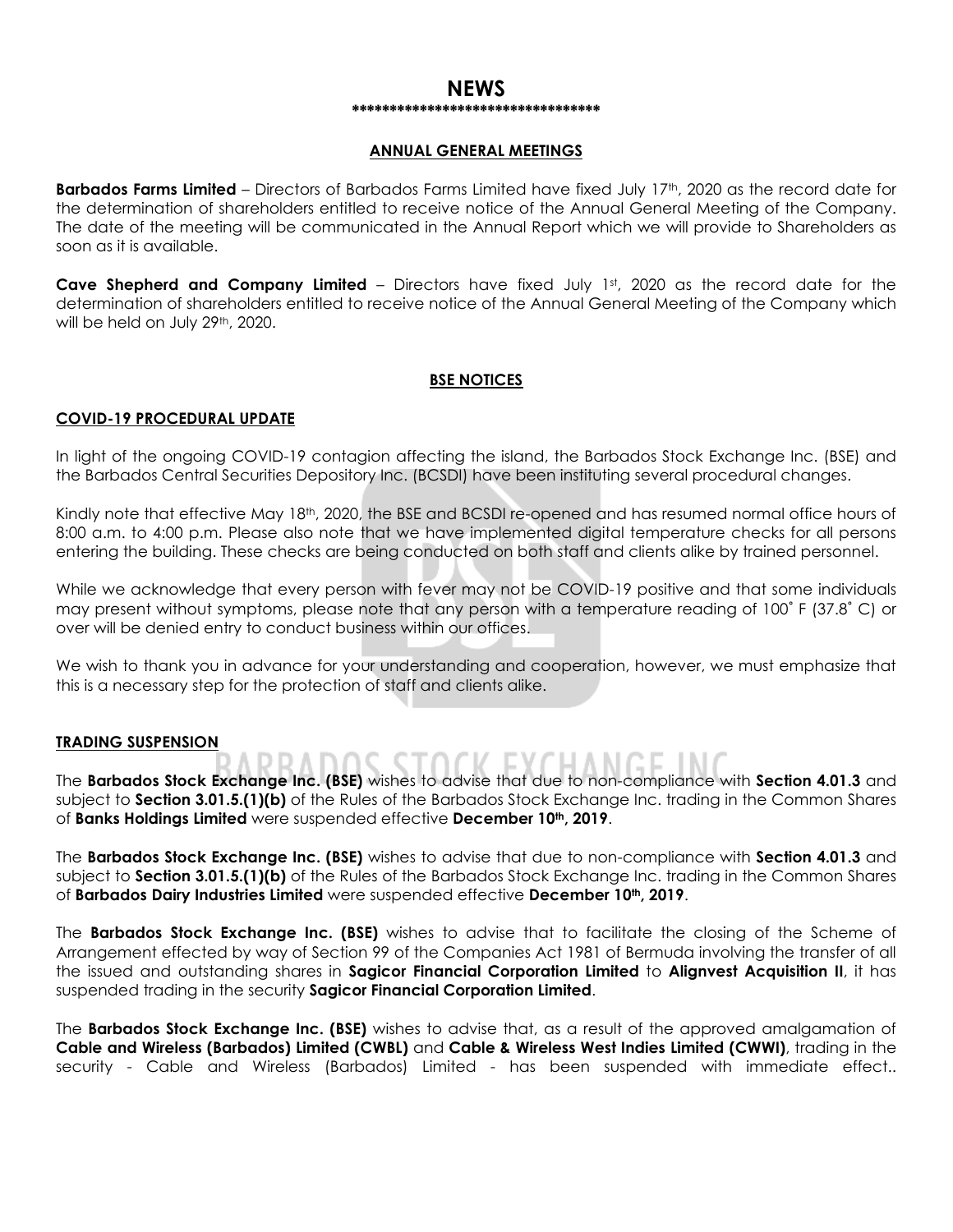|                                                                                       | 8th Avenue Belleville, ST. MICHAEL. BARBADOS.<br>TEL:436-9871/72 FAX 429-8942 website:<br>www.bse.com.bb |                                  |        |        |                  |                  |        |                  |                  |             |                   |
|---------------------------------------------------------------------------------------|----------------------------------------------------------------------------------------------------------|----------------------------------|--------|--------|------------------|------------------|--------|------------------|------------------|-------------|-------------------|
|                                                                                       |                                                                                                          | <b>SHARE SUMMARY INFORMATION</b> |        |        |                  |                  |        |                  |                  |             |                   |
| Friday July 24, 2020                                                                  |                                                                                                          |                                  |        |        |                  |                  |        |                  |                  |             |                   |
|                                                                                       | <b>Last Trade</b>                                                                                        |                                  |        |        | Last             | Current          | Price  | <b>Bid</b>       | Ask              | <b>Bid</b>  | Ask               |
| Company                                                                               | Date                                                                                                     | Volume                           | High   | Low    | Close            | Close            | Change | <b>Price</b>     | <b>Price</b>     | <b>Size</b> | <b>Size</b>       |
| ABV Investments Incorporated                                                          | 13-Mar-20                                                                                                |                                  |        |        | \$0.15           | \$0.15           |        | \$0.02           | \$0.30           | 8,080       | 10,500            |
| <b>BICO Limited</b>                                                                   | 26-Jun-20                                                                                                |                                  |        |        | \$3.10           | \$3.10<br>\$4.85 |        | \$3.11           |                  | 64          |                   |
| <b>Banks Holdings Limited -+</b>                                                      | $9-Dec-19$                                                                                               |                                  |        |        | \$4.85           |                  |        |                  |                  |             |                   |
| <b>Barbados Dairy Industries Limited -+</b>                                           | $4$ -Oct-19                                                                                              |                                  |        |        | \$3.00           | \$3.00           |        |                  |                  |             |                   |
| <b>Barbados Farms Limited</b>                                                         | 4-May-20                                                                                                 |                                  |        |        | \$0.40           | \$0.40           |        | \$0.35           | \$0.39           | 1,000       | 1,000             |
| Cable and Wireless Barbados Limited -+                                                | $21-Sep-17$                                                                                              |                                  |        |        | \$2.29           | \$2.29           |        |                  |                  |             |                   |
| Cave Shepherd and Company Limited<br>FirstCaribbean International Bank                | $21 - JUI - 20$<br>$24$ -Jul-20                                                                          | 734                              | \$2.25 | \$2.25 | \$4.39           | \$4.39           | \$0.00 | \$3.95<br>\$2.10 | \$4.39           | 300         | 4,320             |
|                                                                                       | 17-Jul-20                                                                                                |                                  |        |        | \$2.25           | \$2.25           |        |                  | \$2.35<br>\$0.18 | 734         | 14,166<br>35,118  |
| Eppley Caribbean Property Fund SCC - Dev Fund                                         | 16-Jul-20                                                                                                | m.                               |        |        | \$0.18<br>\$0.57 | \$0.18<br>\$0.57 |        | \$0.56           | \$0.60           |             | 1,200             |
| Eppley Caribbean Property Fund SCC - Value Fund<br><b>Goddard Enterprises Limited</b> | 17-Jul-20                                                                                                |                                  |        |        | \$2.70           | \$2.70           |        | \$2.65           |                  | 301<br>500  |                   |
| Insurance Corporation of Barbados Limited                                             | 17-Jul-20                                                                                                |                                  |        |        | \$3.20           | \$3.20           |        |                  | \$2.70<br>\$3.20 |             | 37,338<br>351,088 |
| One Caribbean Media Limited                                                           | $6-Mar-20$                                                                                               | L.                               |        |        | \$2.70           | \$2.70           |        | \$1.80           | \$2.60           | 6,264       | 3,000             |
| Sagicor Financial Corporation Pref 6.5%                                               | $23$ -Jun-16                                                                                             |                                  |        |        | \$2.26           | \$2.26           |        |                  |                  |             |                   |
| Sagicor Financial Corporation Limited -+                                              | 29-Nov-19                                                                                                |                                  |        |        | \$2.80           | \$2.80           |        |                  |                  |             |                   |
| West India Biscuit Company Limited                                                    | 23-Jul-20                                                                                                |                                  |        |        | \$31.00          | \$31.00          |        | \$31.00          |                  | 15          |                   |
| <b>Emera Deposit Receipt</b>                                                          | 10-Feb-20                                                                                                |                                  |        |        | \$20.19          | \$20.21          | \$0.02 | \$20.90          |                  | 50          |                   |
| <b>TOTAL SHARES BOUGHT &amp; SOLD</b><br>m.                                           | <b>DES</b>                                                                                               | 734                              |        |        | <b>ALC</b>       | 1117             |        |                  |                  |             |                   |
|                                                                                       |                                                                                                          |                                  |        |        |                  |                  |        |                  |                  |             |                   |
| <b>Junior Market</b>                                                                  |                                                                                                          |                                  |        |        |                  |                  |        |                  |                  |             |                   |
| <b>TOTAL SHARES BOUGHT &amp; SOLD</b>                                                 |                                                                                                          | $\blacksquare$                   |        |        |                  |                  |        |                  |                  |             |                   |
|                                                                                       |                                                                                                          |                                  |        |        |                  |                  |        |                  |                  |             |                   |
|                                                                                       |                                                                                                          |                                  |        |        |                  |                  |        |                  |                  |             |                   |
|                                                                                       |                                                                                                          |                                  |        |        |                  |                  |        |                  |                  |             |                   |
|                                                                                       |                                                                                                          |                                  |        |        |                  |                  |        |                  |                  |             |                   |
|                                                                                       |                                                                                                          |                                  |        |        |                  |                  |        |                  |                  |             |                   |
|                                                                                       |                                                                                                          |                                  |        |        |                  |                  |        |                  |                  |             |                   |
|                                                                                       |                                                                                                          |                                  |        |        |                  |                  |        |                  |                  |             |                   |
|                                                                                       |                                                                                                          |                                  |        |        |                  |                  |        |                  |                  |             |                   |
|                                                                                       |                                                                                                          |                                  |        |        |                  |                  |        |                  |                  |             |                   |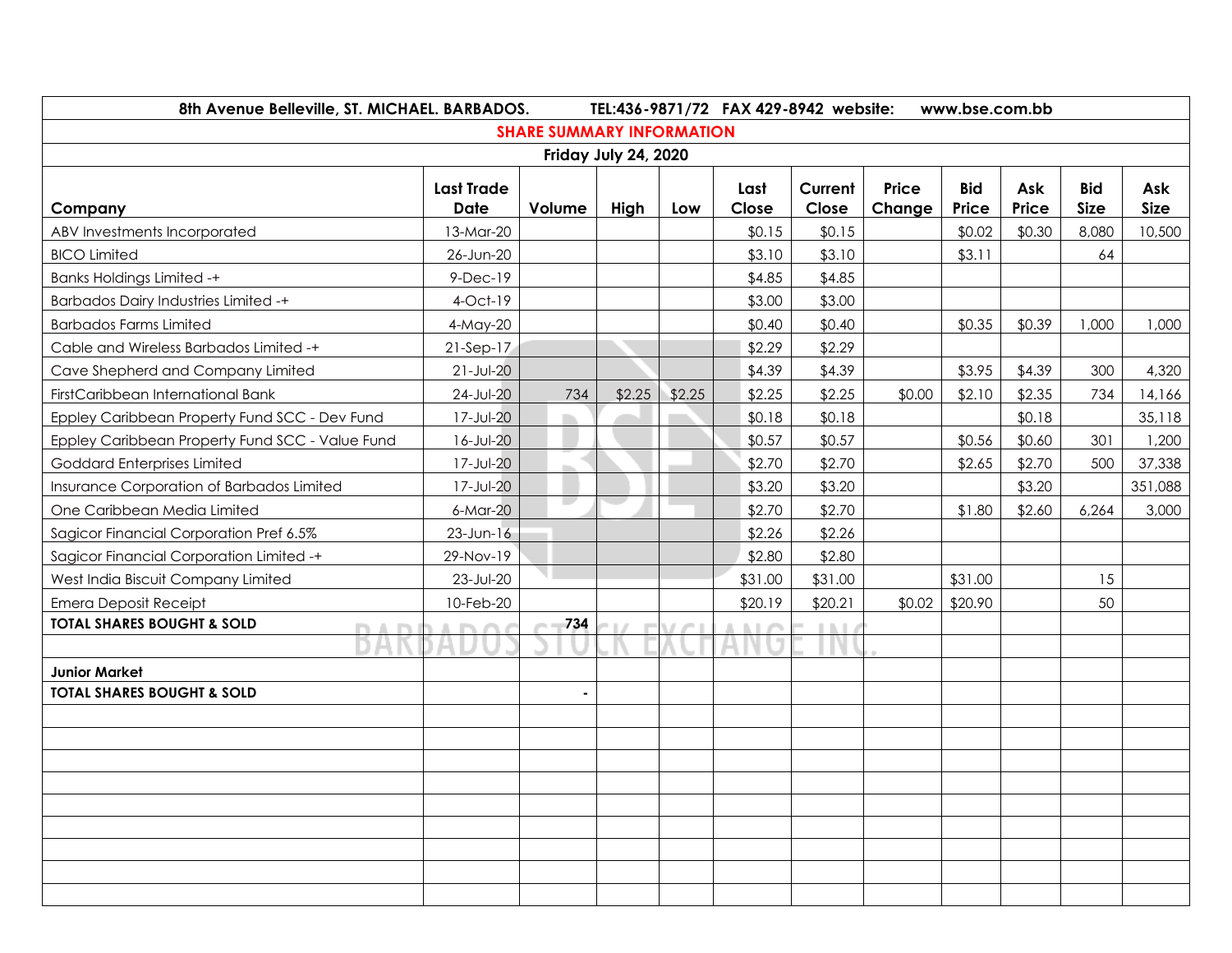| 8th Avenue Belleville, ST. MICHAEL. BARBADOS. |                           |                                  |      |     | TEL:436-9871/72 FAX 429-8942 website: |                  |                 | www.bse.com.bb      |                     |                           |                    |  |
|-----------------------------------------------|---------------------------|----------------------------------|------|-----|---------------------------------------|------------------|-----------------|---------------------|---------------------|---------------------------|--------------------|--|
|                                               |                           | <b>SHARE SUMMARY INFORMATION</b> |      |     |                                       |                  |                 |                     |                     |                           |                    |  |
| Friday July 24, 2020                          |                           |                                  |      |     |                                       |                  |                 |                     |                     |                           |                    |  |
| Company                                       | <b>Last Trade</b><br>Date | Volume                           | High | Low | Last<br>Close                         | Current<br>Close | Price<br>Change | <b>Bid</b><br>Price | Ask<br><b>Price</b> | <b>Bid</b><br><b>Size</b> | Ask<br><b>Size</b> |  |
| <b>Fixed Income</b>                           |                           |                                  |      |     |                                       |                  |                 |                     |                     |                           |                    |  |
| GOB Series B                                  | 13-Jul-20                 |                                  |      |     | \$64.99                               | \$64.99          |                 |                     | \$65.00             |                           | 458,297            |  |
| <b>GOB</b> Series C                           |                           |                                  |      |     |                                       |                  |                 |                     |                     |                           |                    |  |
| <b>GOB</b> Series D                           | 12-Nov-19                 |                                  |      |     | \$50.00                               | \$50.00          |                 |                     |                     |                           |                    |  |
| <b>GOB Series F</b>                           | 5-Feb-20                  |                                  |      |     | \$89.00                               | \$89.00          |                 |                     |                     |                           |                    |  |
| GOB Series I                                  | 24-Mar-20                 |                                  |      |     | \$65.00                               | \$65.00          |                 |                     | \$75.00             |                           | 103,713            |  |
| <b>TOTAL SHARES BOUGHT &amp; SOLD</b>         |                           | ٠                                |      |     |                                       |                  |                 |                     |                     |                           |                    |  |
| $*$ = Security is Trading X-Div               |                           |                                  |      |     |                                       |                  |                 |                     |                     |                           |                    |  |
| $*+* =$ Security is Suspended                 |                           |                                  |      |     |                                       |                  |                 |                     |                     |                           |                    |  |
| $**$ = Rights Issued                          |                           |                                  |      |     |                                       |                  |                 |                     |                     |                           |                    |  |
|                                               |                           |                                  |      |     |                                       |                  |                 |                     |                     |                           |                    |  |

| TEL:436-9871/72 FAX 429-8942 website:<br>8th Avenue Belleville, ST. MICHAEL. BARBADOS.<br>www.bse.com.bb |            |                   |                      |      |     |          |          |              |            |              |             |             |
|----------------------------------------------------------------------------------------------------------|------------|-------------------|----------------------|------|-----|----------|----------|--------------|------------|--------------|-------------|-------------|
| <b>INTERNATIONAL SECURITIES MARKET (ISM) - SHARE SUMMARY INFORMATION</b>                                 |            |                   |                      |      |     |          |          |              |            |              |             |             |
|                                                                                                          |            |                   | Friday July 24, 2020 |      |     |          |          |              |            |              |             |             |
|                                                                                                          |            | <b>Last Trade</b> |                      |      |     | Last     | Current  | <b>Price</b> | <b>Bid</b> | Ask          | <b>Bid</b>  | Ask         |
| Company                                                                                                  | Cur        | Date              | Volume               | High | Low | Close    | Close    | Change       | Price      | <b>Price</b> | <b>Size</b> | <b>Size</b> |
| Productive Business Solutions Limited - Pref 9.75%                                                       | <b>JMD</b> |                   |                      |      |     | \$100.00 | \$100.00 |              |            |              |             |             |
| <b>Productive Business Solutions Limited</b>                                                             | <b>USD</b> |                   |                      |      |     | \$0.55   | \$0.55   |              |            |              |             |             |
| Shri Karni Holdings Limited                                                                              | <b>USD</b> |                   |                      |      |     | \$6.25   | \$6.25   |              |            |              |             |             |
| <b>TOTAL SHARES BOUGHT &amp; SOLD</b>                                                                    |            |                   |                      |      |     |          |          |              |            |              |             |             |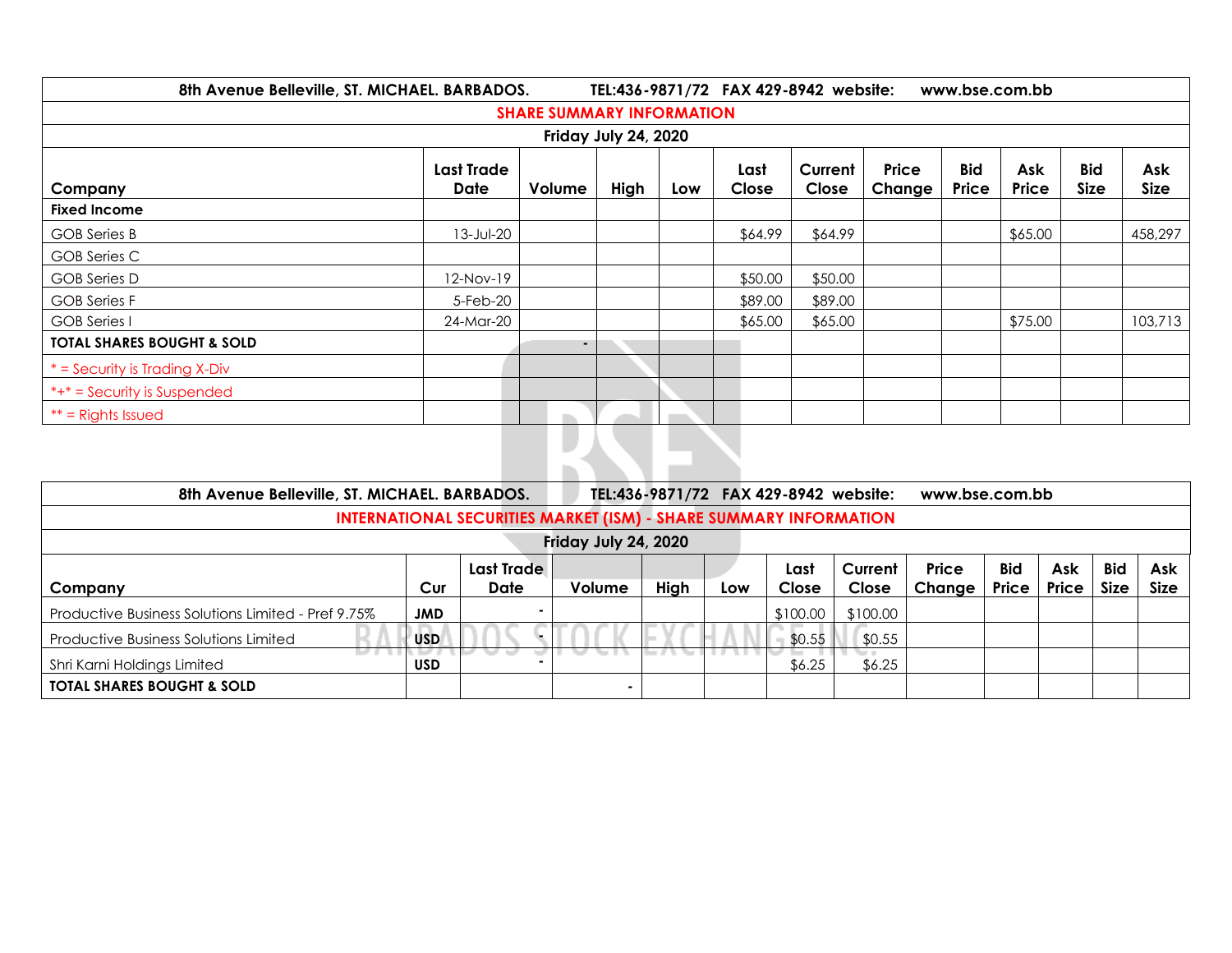# **Week in Review**

This week, the Regular Market traded a total volume of 1,746 shares. The three companies traded were FirstCaribbean International Bank with 734 shares, West India Biscuit Company Limited with 712 shares and Cave Shepherd and Company Limited with 300 shares.

#### **Regular Market**

| Security                           | Volume |
|------------------------------------|--------|
| FIRSTCARIBBEAN INTERNATIONAL BANK  | 734    |
| WEST INDIA BISCUIT COMPANY LIMITED | 712    |
| CAVE SHEPHERD & COMPANY I IMITED   | חר     |

#### **Put Through Market**

| <b>Security</b>                    | <b>Volume</b> | Market<br>Price |
|------------------------------------|---------------|-----------------|
| <b>GODDARD ENTERPRISES LIMITED</b> | 20,000        | \$2.86          |

| <b>INDICES</b>                             |                        |                     |                |
|--------------------------------------------|------------------------|---------------------|----------------|
|                                            | <b>TODAY'S TRADING</b> | <b>LAST TRADING</b> | <b>CHANGES</b> |
|                                            | July 24, 2020          | July 17, 2020       |                |
|                                            |                        |                     |                |
| Local                                      | 2,874.65               | 2,874.87            | (0.22)         |
| Cross-list                                 | 1,400.14               | 1,400.14            |                |
| Composite                                  | 705.05                 | 705.10              | (0.05)         |
|                                            |                        |                     |                |
|                                            |                        |                     |                |
| <b>MARKET CAPITALISATION (in millions)</b> |                        |                     |                |
|                                            | <b>TODAY'S TRADING</b> | <b>LAST TRADING</b> | <b>CHANGES</b> |
|                                            | July 24, 2020          | July 17, 2020       | $\sim$         |
|                                            |                        |                     |                |
| Local                                      | 6,122.45               | 6,122.91            | (0.46)         |
| Cross-list                                 | 178.78                 | 178.78              |                |
| Composite                                  | 6,301.23               | 6,301.69            | (0.46)         |